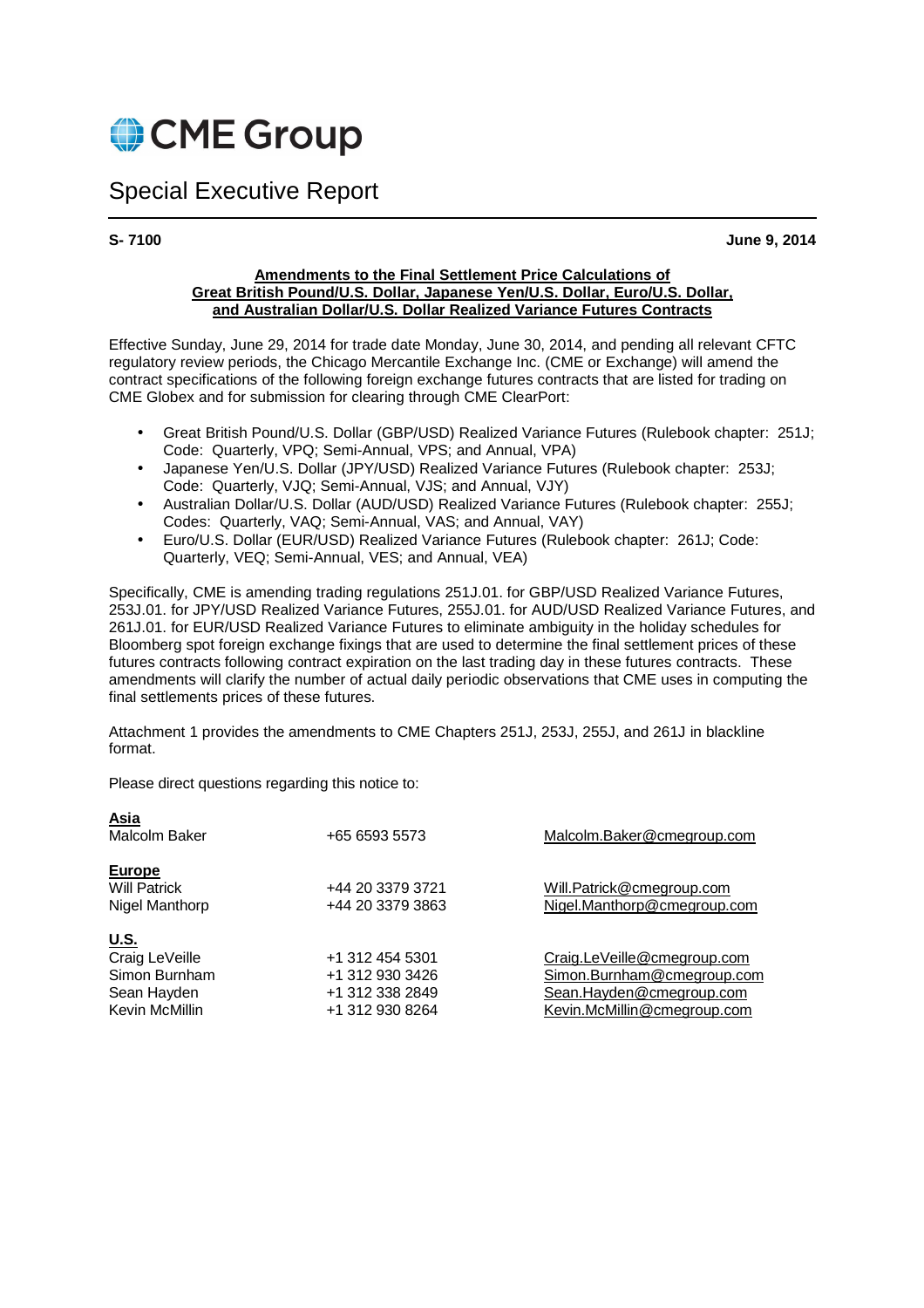#### **Attachment 1**

#### **(Additions are underlined; deletions are struck through.)**

# **Chapter 251J: Great British Pound/U.S. Dollar ("GBP/USD") Realized Variance Futures**

### **251J.01. CONTRACT SPECIFICATIONS**

 The Floating Index Price or Realized Variance shall be calculated as the annualized variance of the continuously compounded percentage returns from one observation point to the next over the life of the contract. The Realized Variance will be calculated by formula. The formula shall be

$$
\frac{252}{n} \cdot \sum_{i=1}^{n} \left[ \left( \ln \left( \frac{S_i}{S_{i-1}} \right) \right)^2 * 10,000 \right]
$$

 Rounded to the nearest .01 index point. **Where** 

- n Number of observations taken in the life of the contract<br>i The period being observed
- The period being observed
- S The 4:00 p.m. fixing price of the Spot GREAT BRITISH POUND/U.S. Dollar as reported by Bloomberg. Daily observation points shall be included in the calculation of the Floating Index Price or Realized Variance when provided by Bloomberg, with the noted exceptions being when a holiday in the United States, the United Kingdom, and Germany coincide.

# **Chapter 253J: Japanese Yen/U.S. Dollar ("JPY/USD") Realized Variance Futures**

#### **253J.01. CONTRACT SPECIFICATIONS**

 The Floating Index Price or Realized Variance shall be calculated as the annualized variance of the continuously compounded percentage returns from one observation point to the next over the life of the contract. The Realized Variance will be calculated by formula. The formula shall be

$$
\frac{252}{n} \cdot \sum_{i=1}^{n} \left[ \ln \left( \frac{S_i}{S_{i-1}} \right) \right]^2 * 10,000]
$$

 Rounded to the nearest .01 index point. **Where** 

- n Number of observations taken in the life of the contract
- i The period being observed
- S The 4:00 p.m. fixing price of the Spot Japanese Yen/U.S. Dollar as reported by Bloomberg. Daily observation points shall be included in the calculation of the Floating Index Price or Realized Variance when provided by Bloomberg, with the noted exceptions being when a holiday in the United States, the United Kingdom, and Germany coincide.